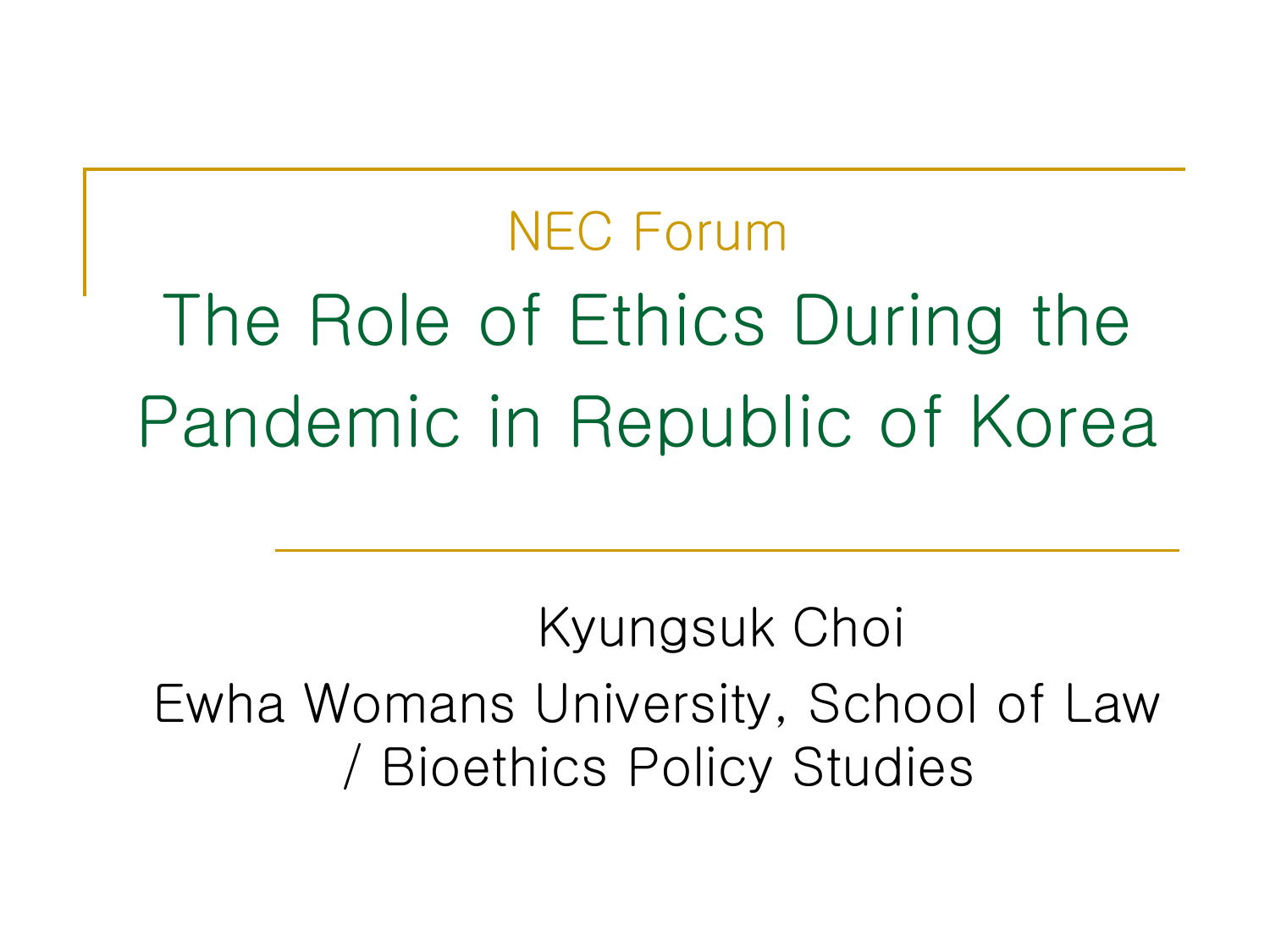# **Contents**

- Overview
- Privacy protection
- Mask and Culture : Role of culture in the use of mask
- Vaccination
- Vaccine pass
- Obligation of vaccination
- Conflict of private values vs. public values
- Ethics of a citizen
- Ethics of a government and a state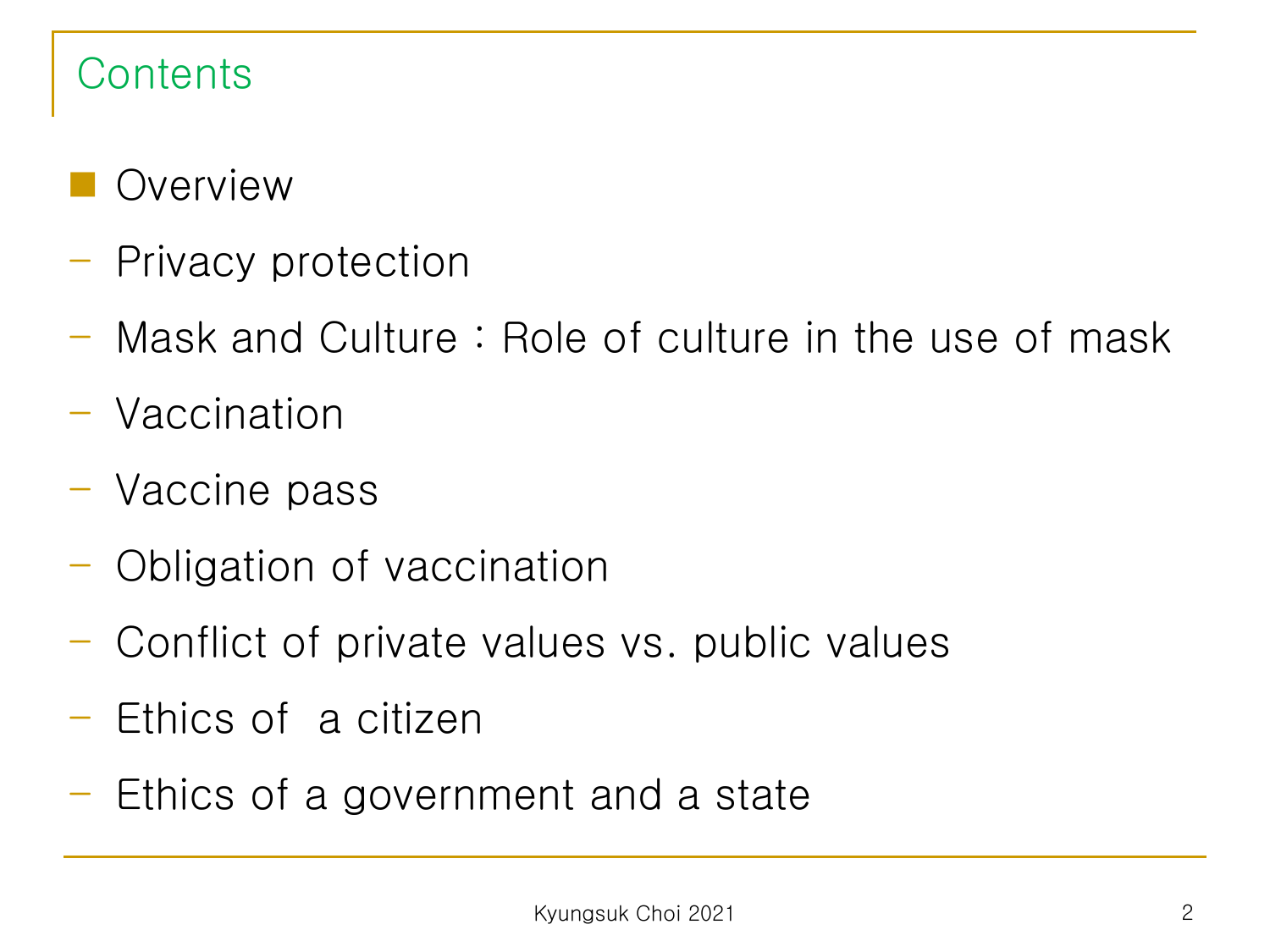#### Privacy Protection

- **Prevention of epidemics and Protection of Privacy**
- In the initial stage for prevention of COVID-19, Korea did not fully protect personal privacy.
- For example, media reported the travel route of an anonymized infected person by indicating the places the person had stopped by.
- People could not identify who the person is.
- However, it is true that unnecessary information for the prevention of epidemics was informed.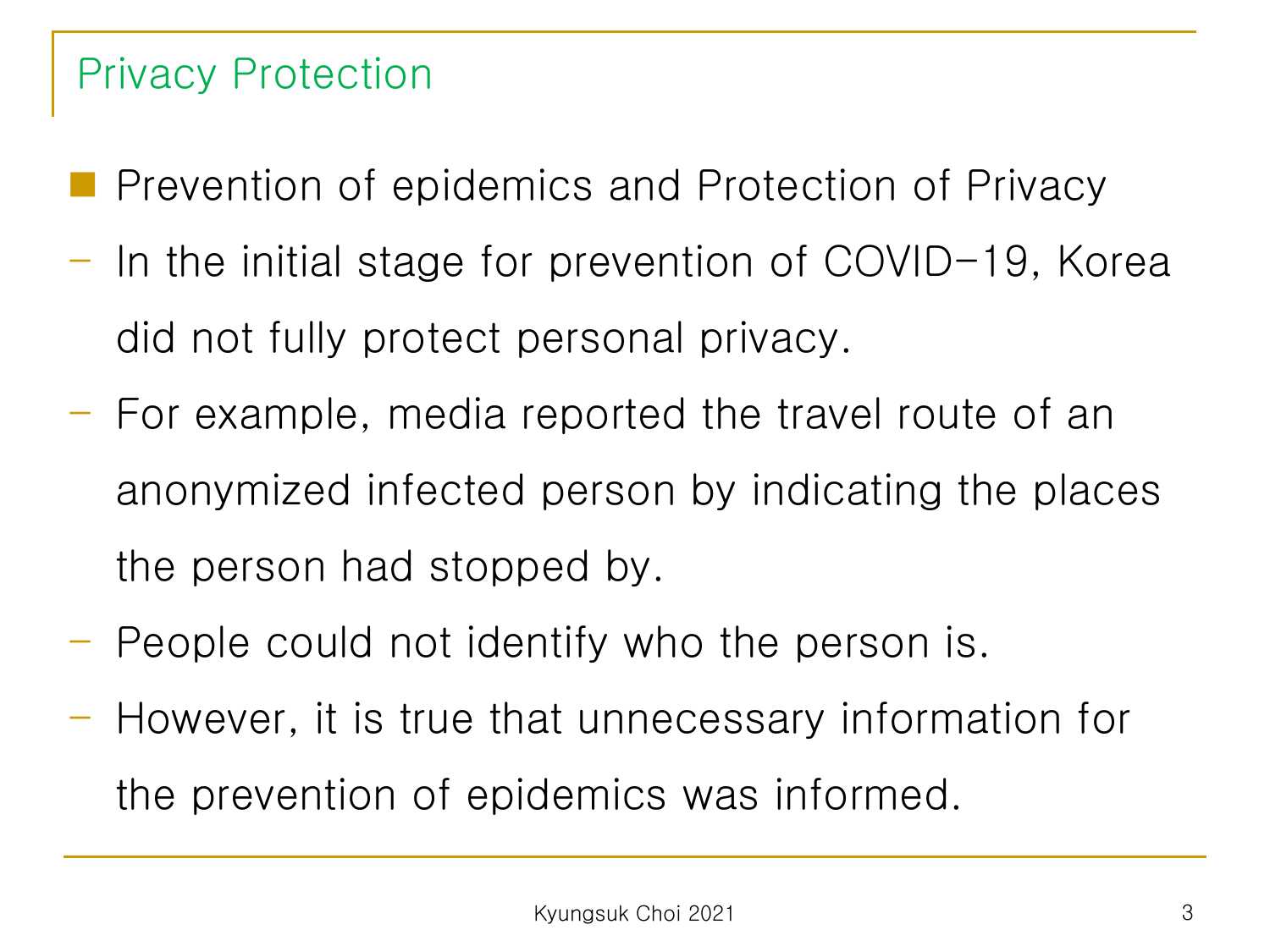## Privacy Protection

- Information people want to know is only place and time, not moving route.
- The protection of privacy was not fully observed.
- The reasons are (1) that media was not sensitive to the protection of privacy, and
- (2) that there were so several infected persons that media and people could infer their travel routes.
- Some weeks later media and the authorities became sensitive to the protection of privacy.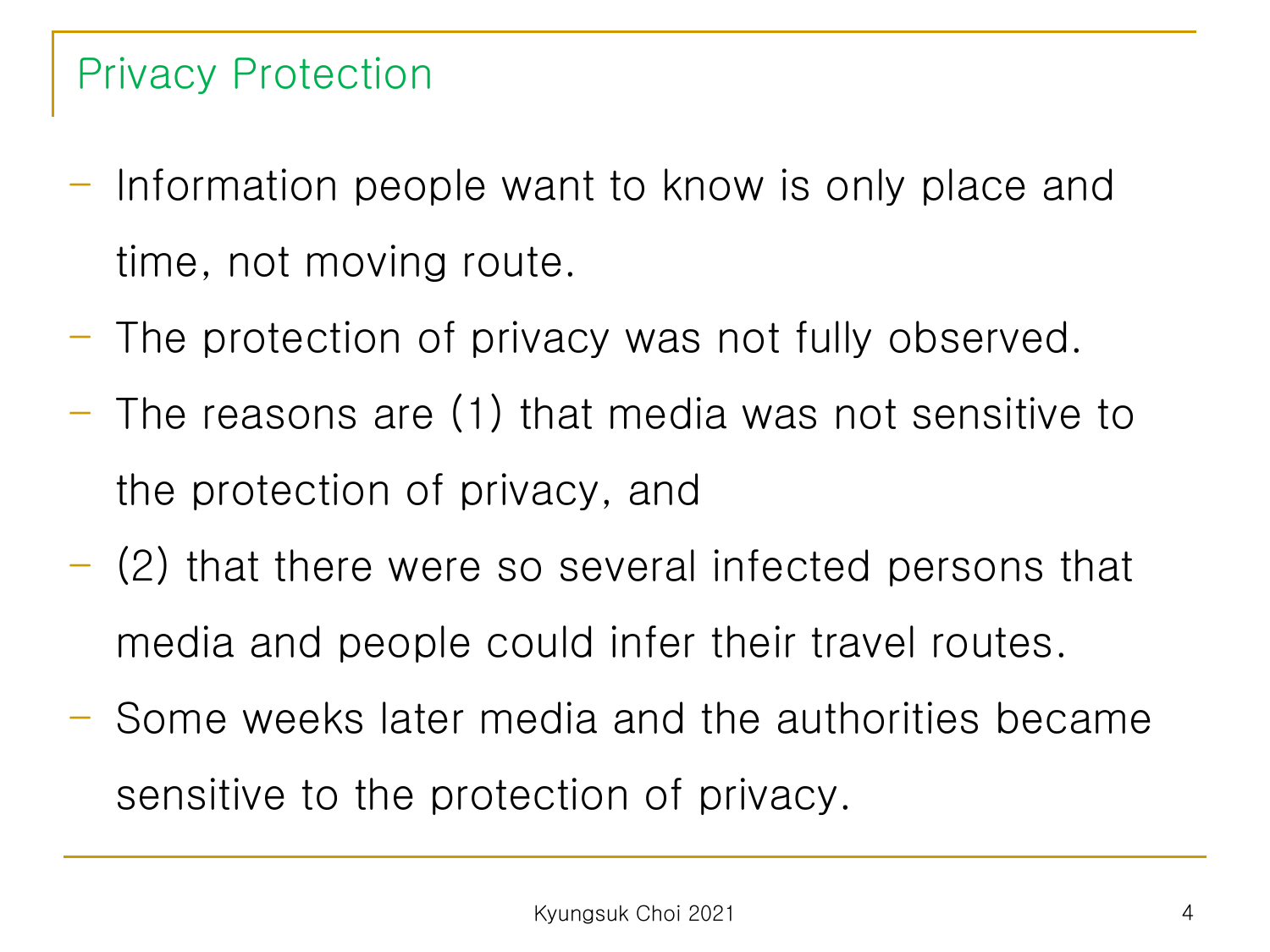#### Privacy Protection

- They report just place and time anonymized infected persons stopped by.
- The information of place and time is informed to residents or travelers by mobile text, which Disaster and Safety Management Office of local government sends.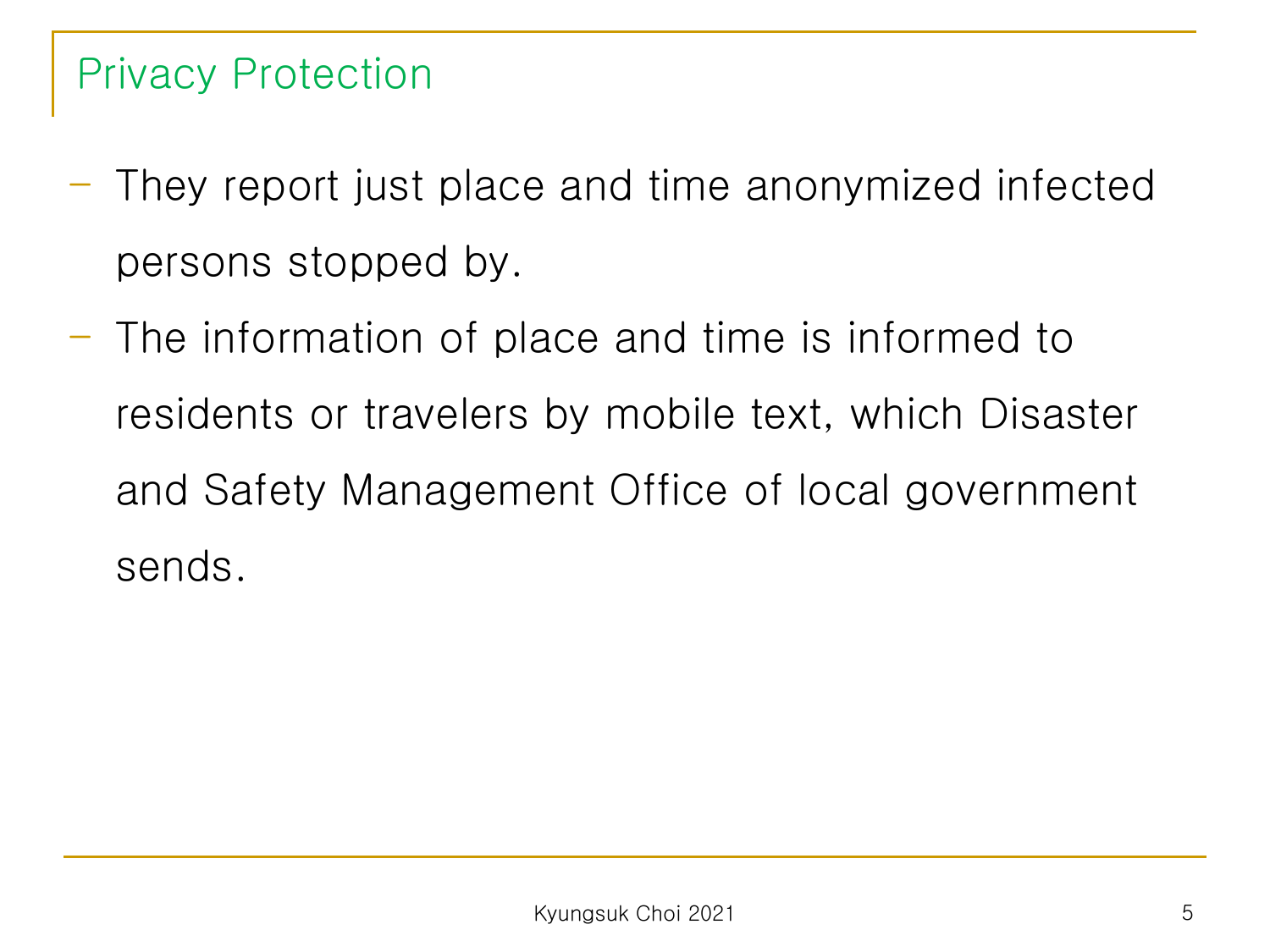#### Mask and Culture

- $\blacksquare$  The keys of success in the initial prevention of pandemics in Korea
- 1) Attitude to wearing a mask
- As you know, culture related to mask played an important role for the prevention of this pandemics.
- Koreans do not have any antipathy toward wearing a mask unlike the Western.
- Koreans have usually worn a mask for the protection from fine dust.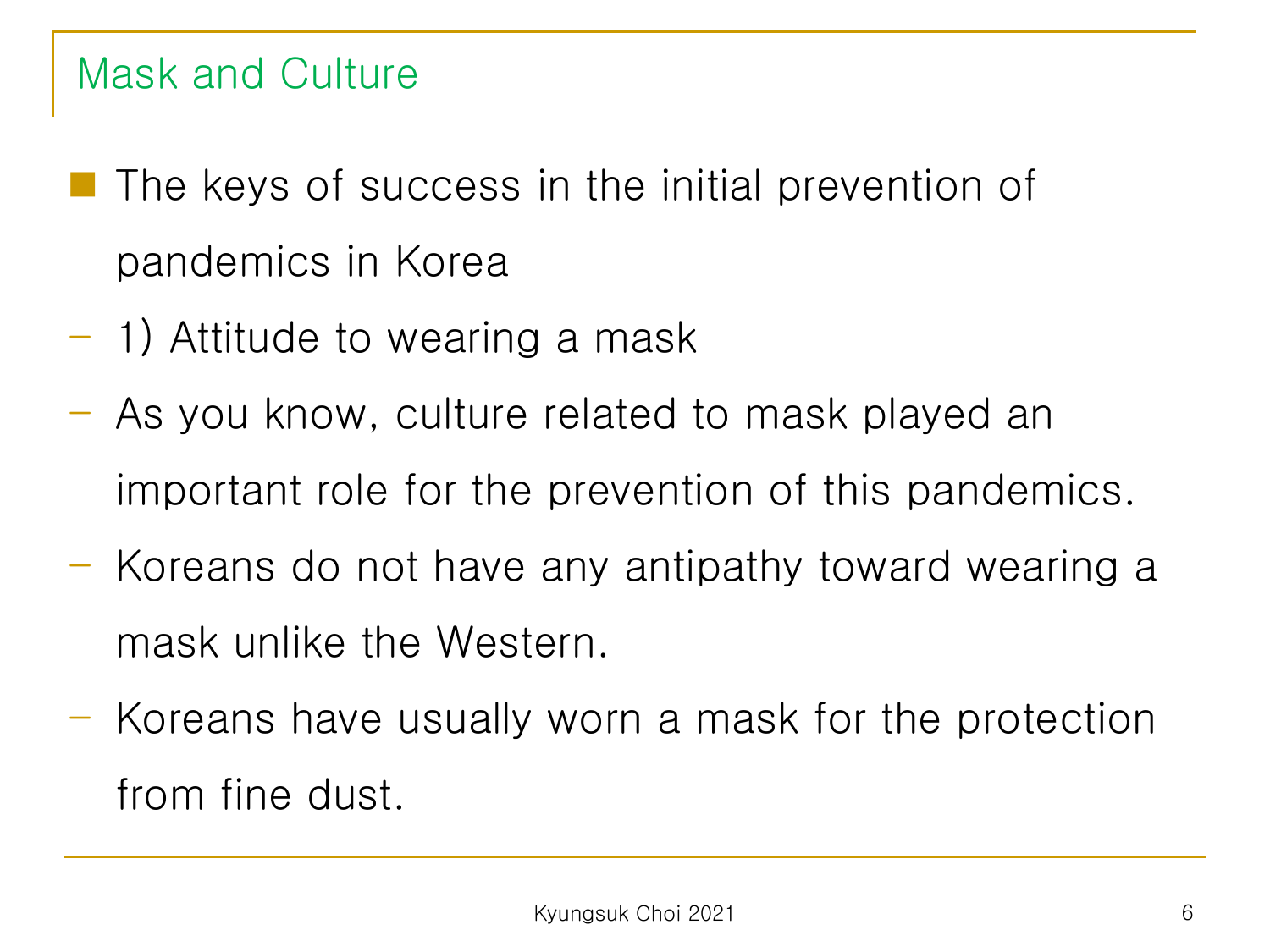## Mask and Culture

- 2) Ethical culture in Korea
- Compared to the Western culture, Koreans have not fully developed an individualism.
- Traditional social codes have emphasized the community rather than an individual.
- From ethical perspectives, private good and public good should be balanced.
- However, the prevention of pandemics cannot help giving weight to public good.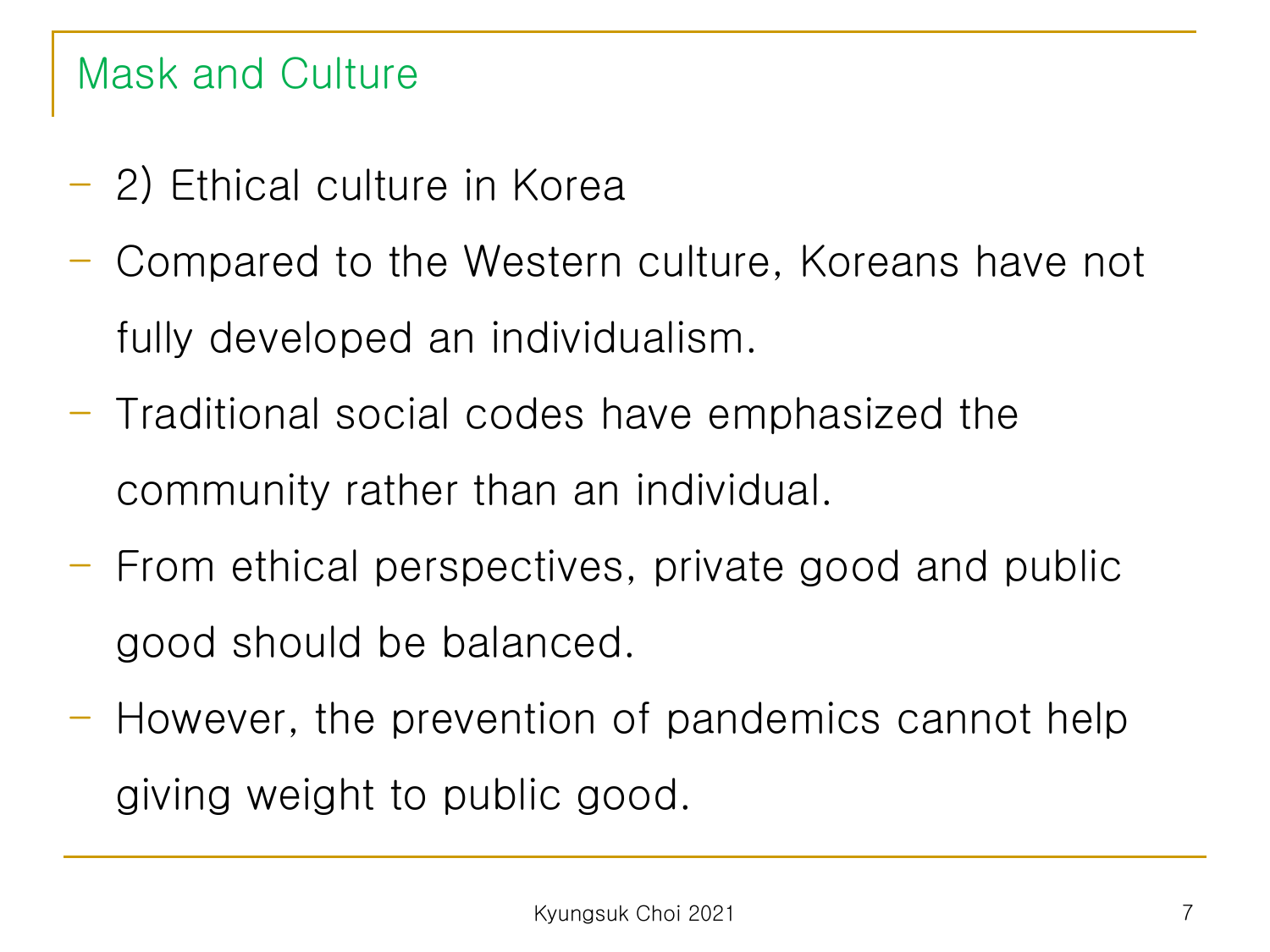## Mask and Culture

- Korean traditional social codes help to prevent the spread of pandemics.
- In addition, devotional medical teams and thorough and fast epidemiological investigation help the prevention of pandemics in Korea.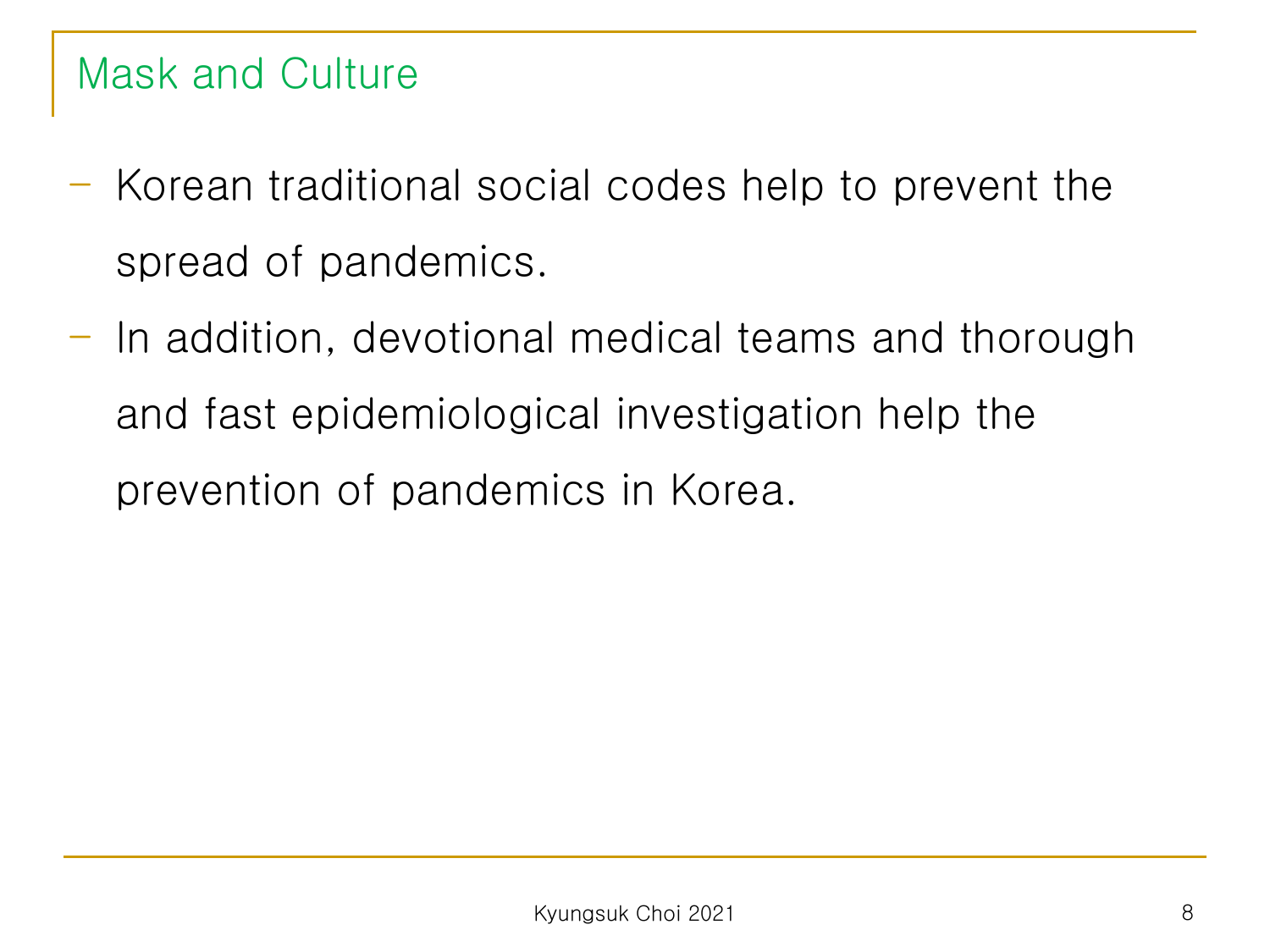# Vaccination

- The keys of success in vaccination in Korea
- 1) Korean traditional social codes also help to increase the rate of vaccination.
- Korea did not start the vaccination early because Korea was late in reserving vaccine.
- Korea began the vaccination on Feb. 26, 2021.(The Kyunghyang Shinmun 2021.10.24. Last access on 2021.11.18 https://www.khan.co.kr/opinion/editorial/article/202110242032005)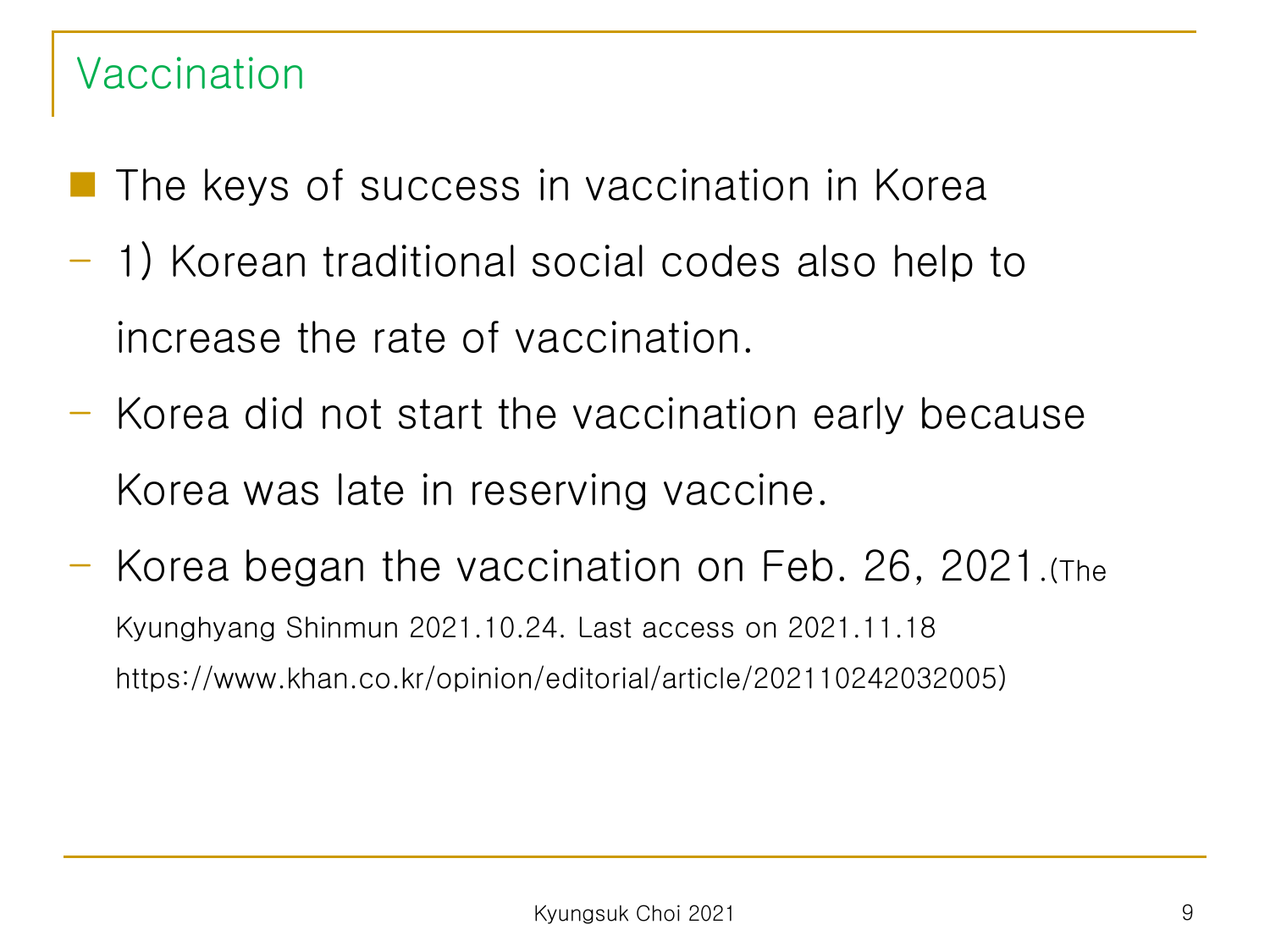# Vaccination

- However, the speed of vaccination is so fast that 78.4% of population has finished the second vaccination on Nov 17, 2021. (KBS NEWS, 2021. 11. 17. [https://news.kbs.co.kr/news/view.do?ncd=5326981&ref=A,](https://news.kbs.co.kr/news/view.do?ncd=5326981&ref=A) Last access on 2021.11.18)
- Korean people's concern on the safety of the community may help to increase the speed and rate although some media often reported cases with side effect or cases with bad event after vaccination.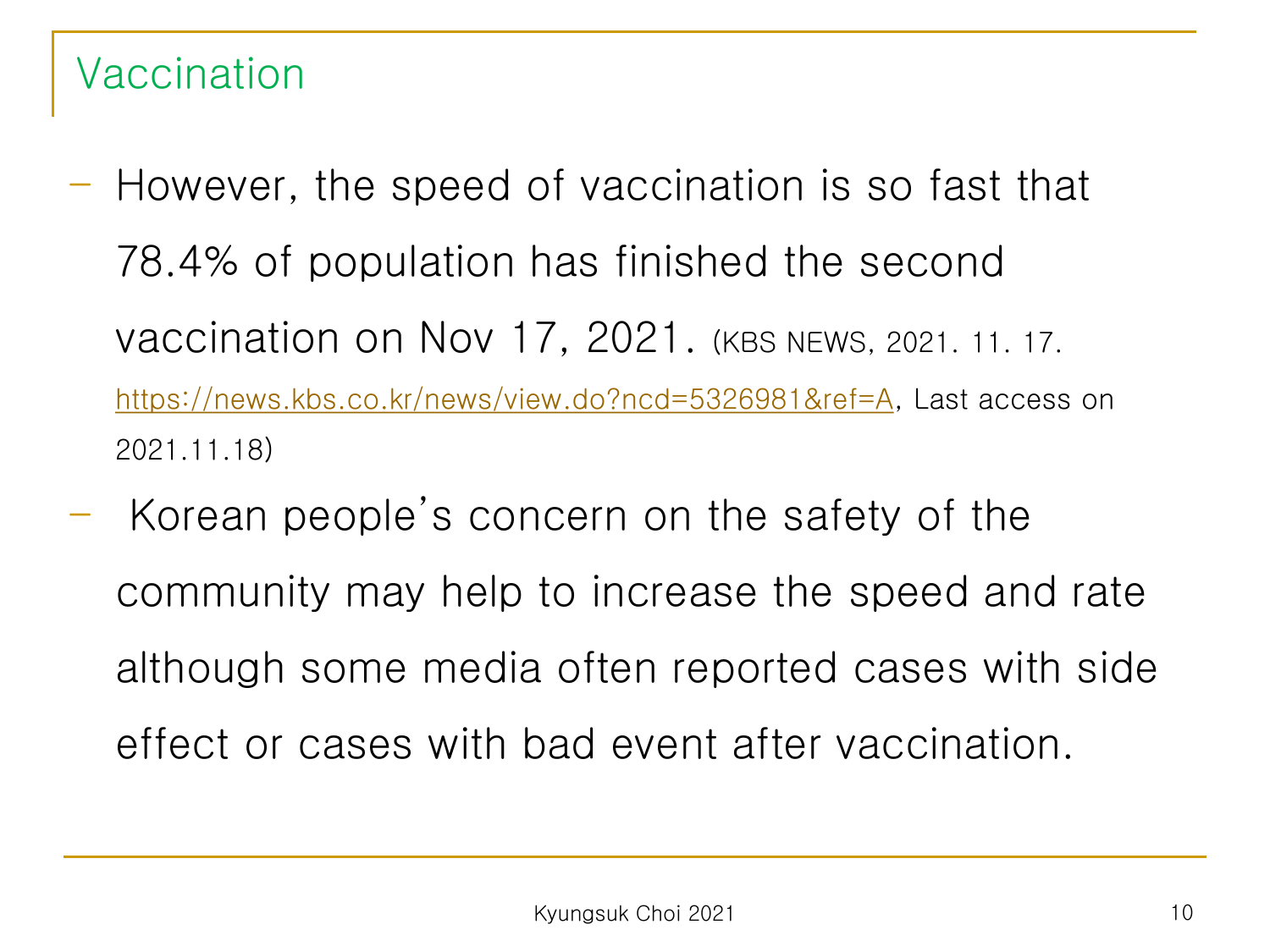# Vaccination

- From ethical perspectives, media should have try to report facts with balanced views rather than sensational news to trigger a click.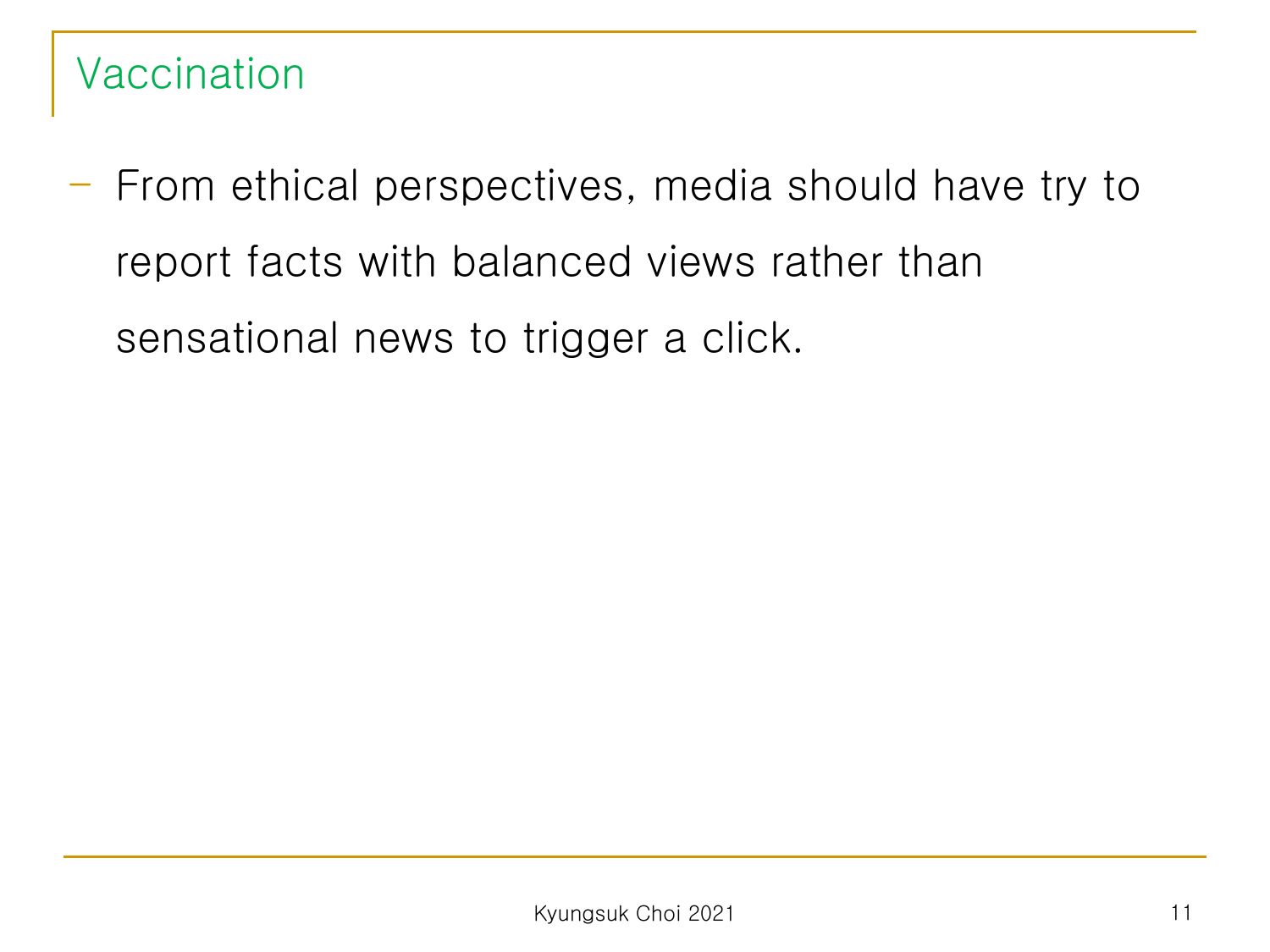### Vaccine Pass

- **Vaccine pass**
- Vaccine pass was introduced with limitation on Nov. 15, 2021.
- This policy is applied to five kinds of crowd facilities.
- Users of crowd facilities must show QR code, document of the second vaccination, or PCR document of negative result.
- Some facilities complained of their difficulties. But there is no case to resist the vaccine pass in Korea.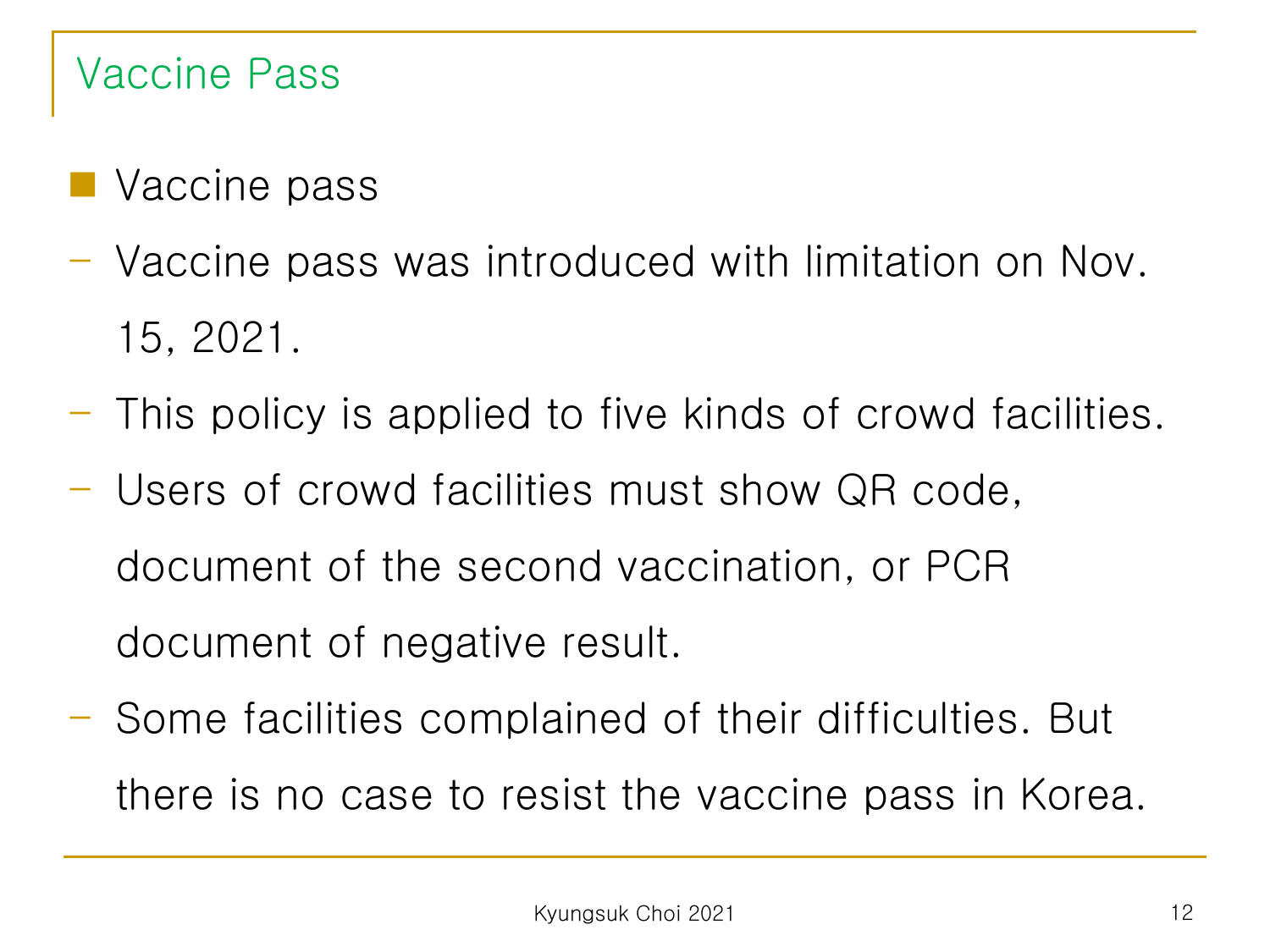# Obligation of vaccination

- Obligation of Vaccination
- There is no news on the legalization of mandatory vaccination in Korea.
- The high rate of vaccination does not seem to raise the issue of mandatory vaccination.
- The government also seems to have a careful stance on the mandatory vaccination of children.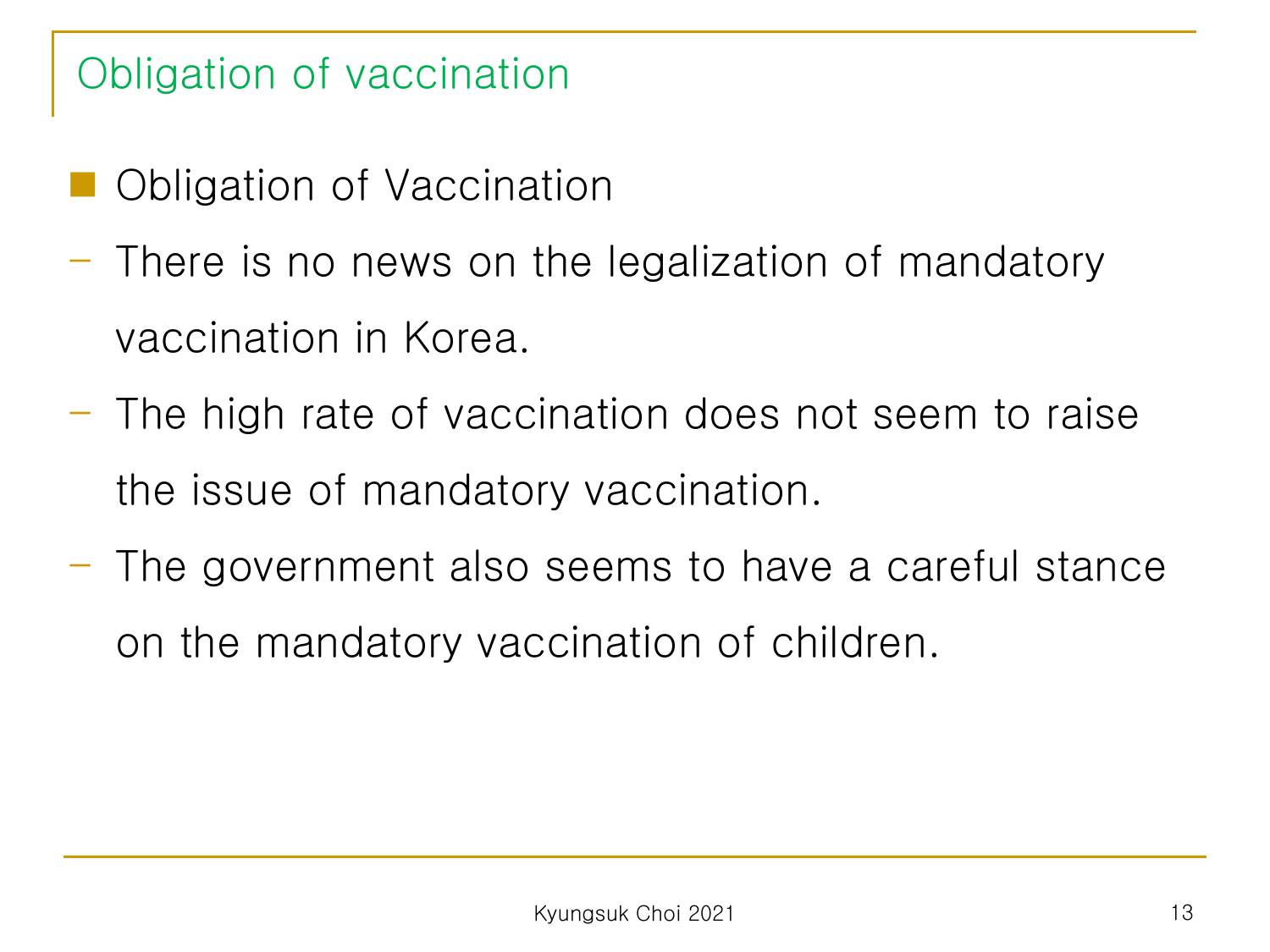- Vicious circle
- From ethical perspectives, there is a vicious circle in policies related to pandemics.
- When an individual voluntarily concerns the safety of his or her community, the prevention of epidemics is likely to succeed.
- However, when an individual does not, there is a vicious circle in the prevention. Antipathy of wearing a mask may hinder preventive measures.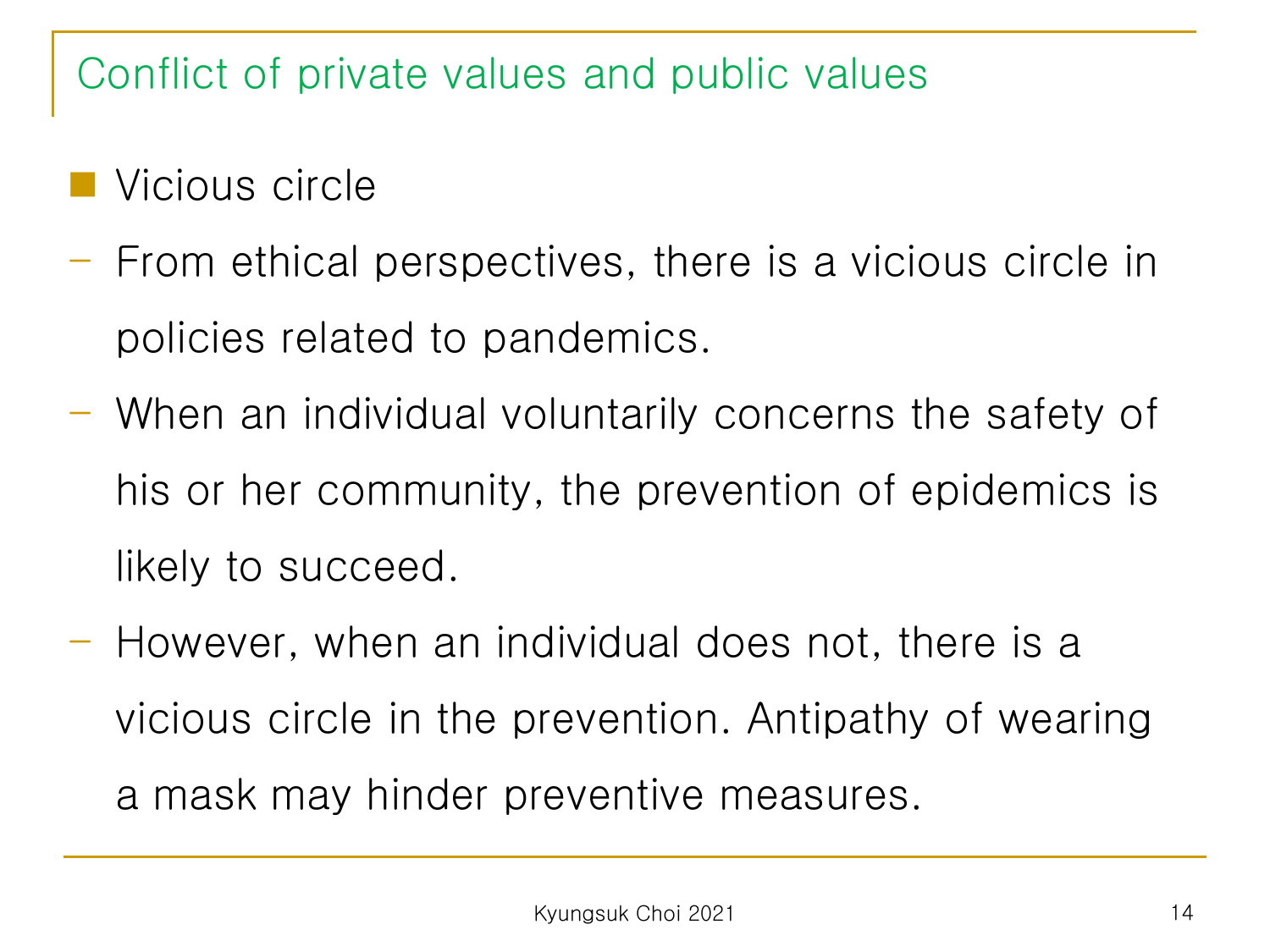- The low rate of vaccination seems to make a government consider the introduction of mandatory vaccination.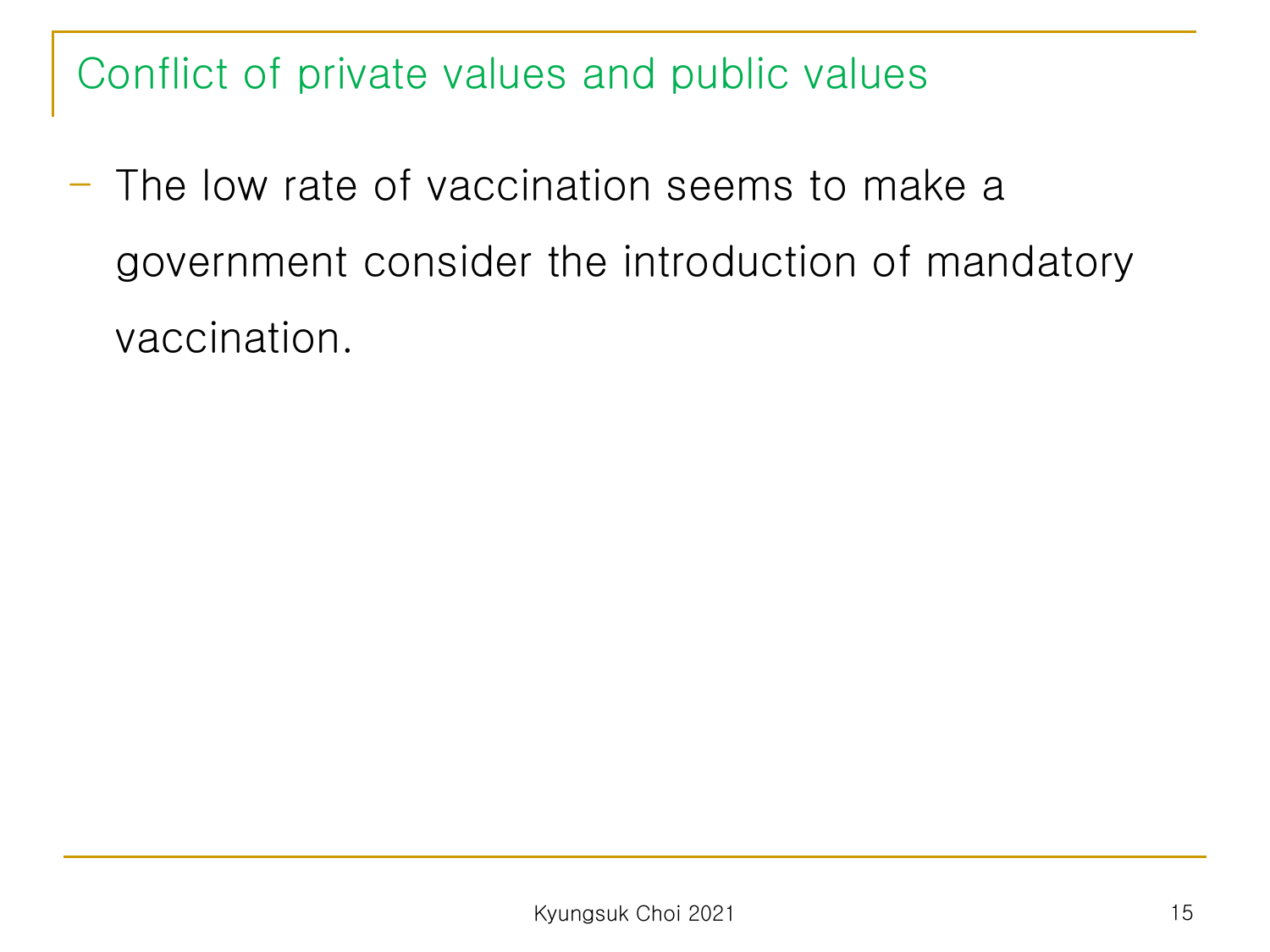- Ethics of a citizen
- Private values and public values should be balanced.
- An individual lives a life in a community. The risk of the community causes that of an individual.
- Pandemics is one of a critical threat to the community.
- Citizen has the ethical obligation to concern the safety of the community.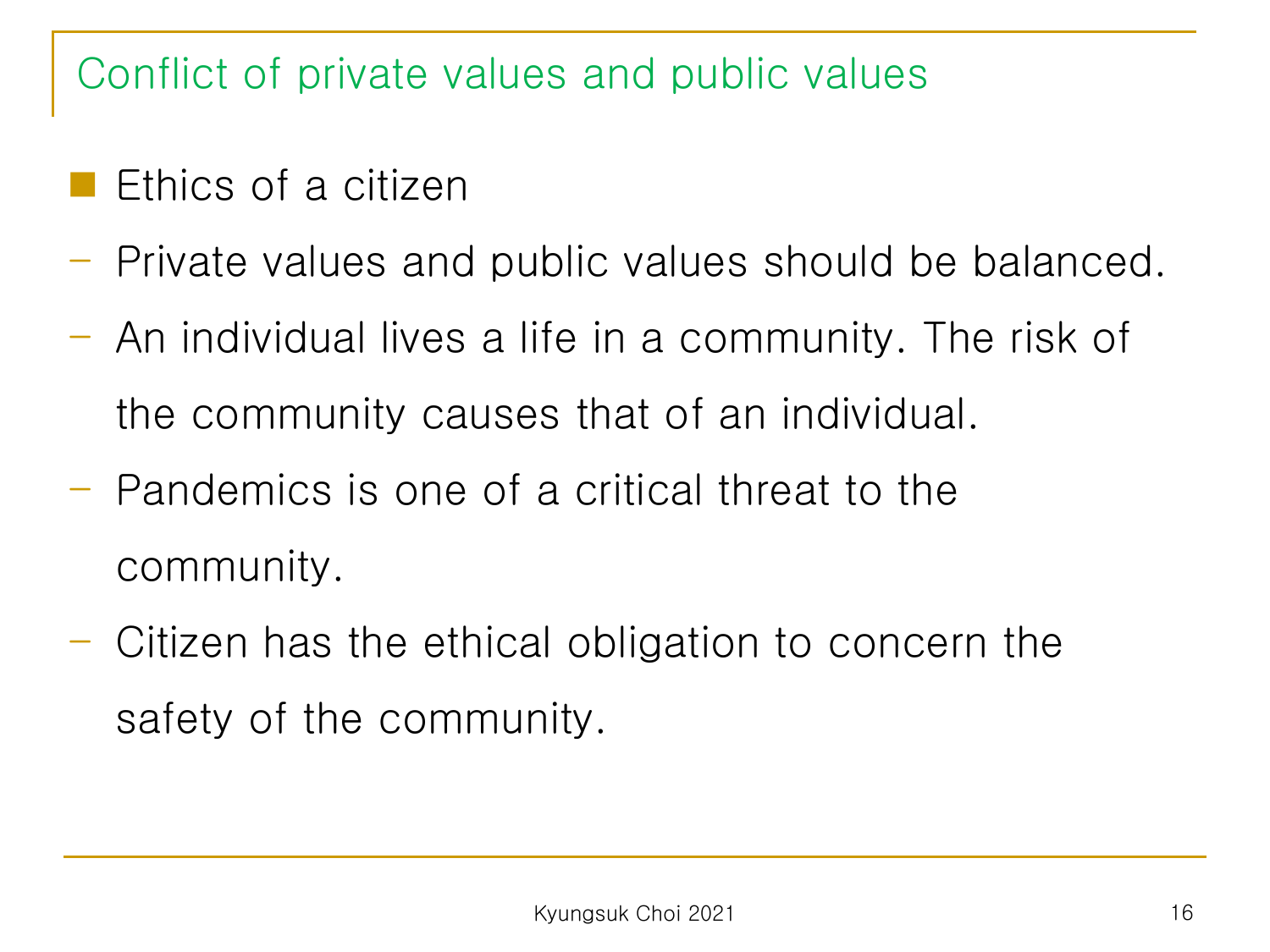- Ethics of a government
- A government has an ethical and political obligation to support an individual as well as to take preventive measures and provide vaccination.
- However, Korean government does not quickly and fully provide financial and monetary aids to small business, which has been restricted in business hours for the prevention of pandemics.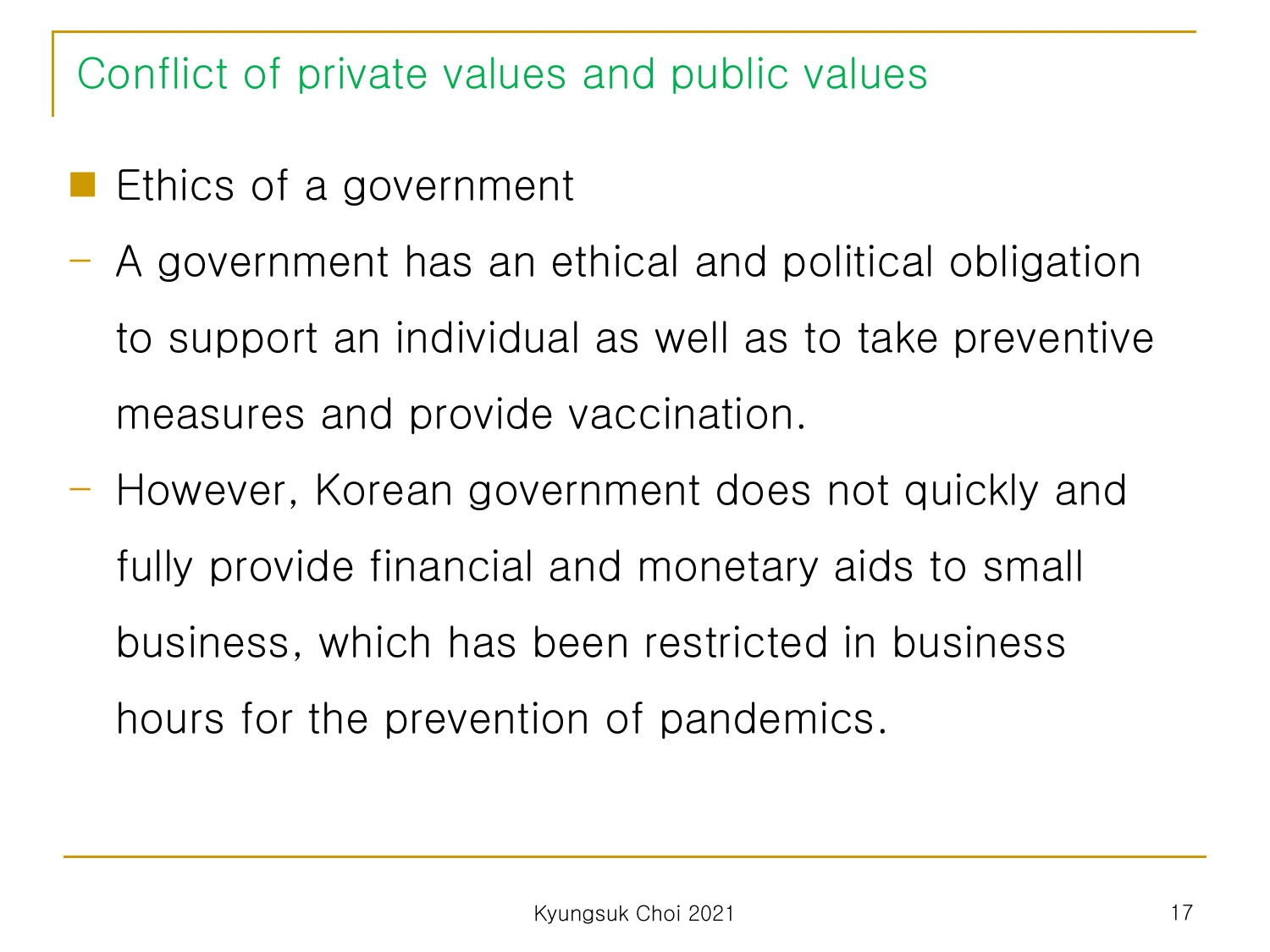- Ethics of a state
- Pandemics is not just a problem to each state. It is a global problem.
- WHO points out that inequity in providing vaccine should be resolved, saying "no one is safe from COVID-19 until everyone is safe." (WHO, "Vaccine Equity," Last access on 2021. 11. 18. https://www.who.int/campaigns/vaccine-equity)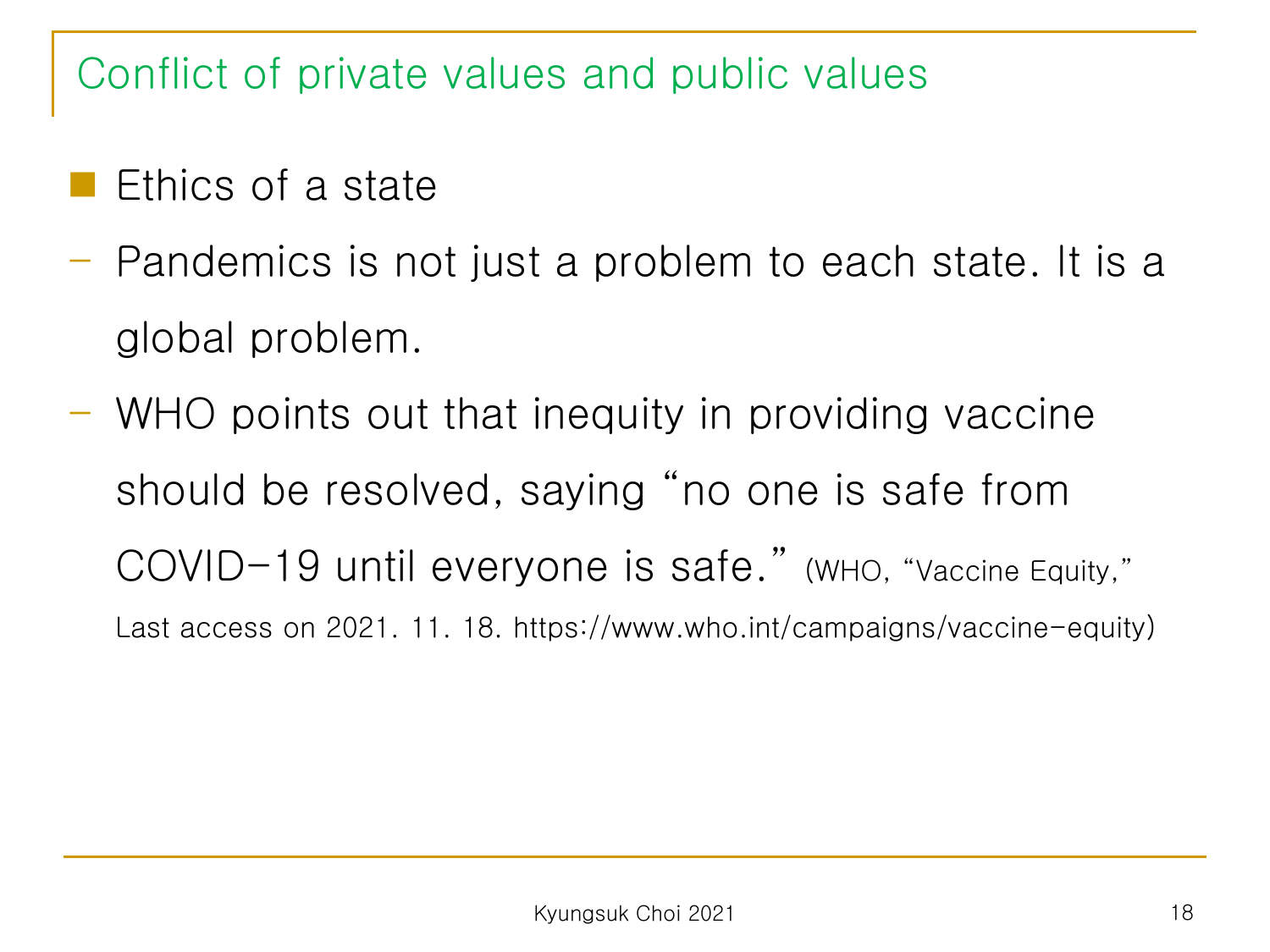- Ethics of a state
- UESCO IBC and COMEST "calls for COVID-19

vaccines to be considered a global public good." (UNESCO IBC & COMEST, "Joint Statement of UNESCO's Ethics Commissions on Ensuring Equal Access for All to Vaccines and Therapeutics Developed to Confront COVID-19", 2021.9.21. UNESCO IBC & COMEST, "UNESCO ́S Ethics Commissions' Call for Global Vaccines Equity and Solidarity", 2021. 2. 24.)

- Each state has an ethical obligation to support developing countries' vaccination and to cooperate one another.